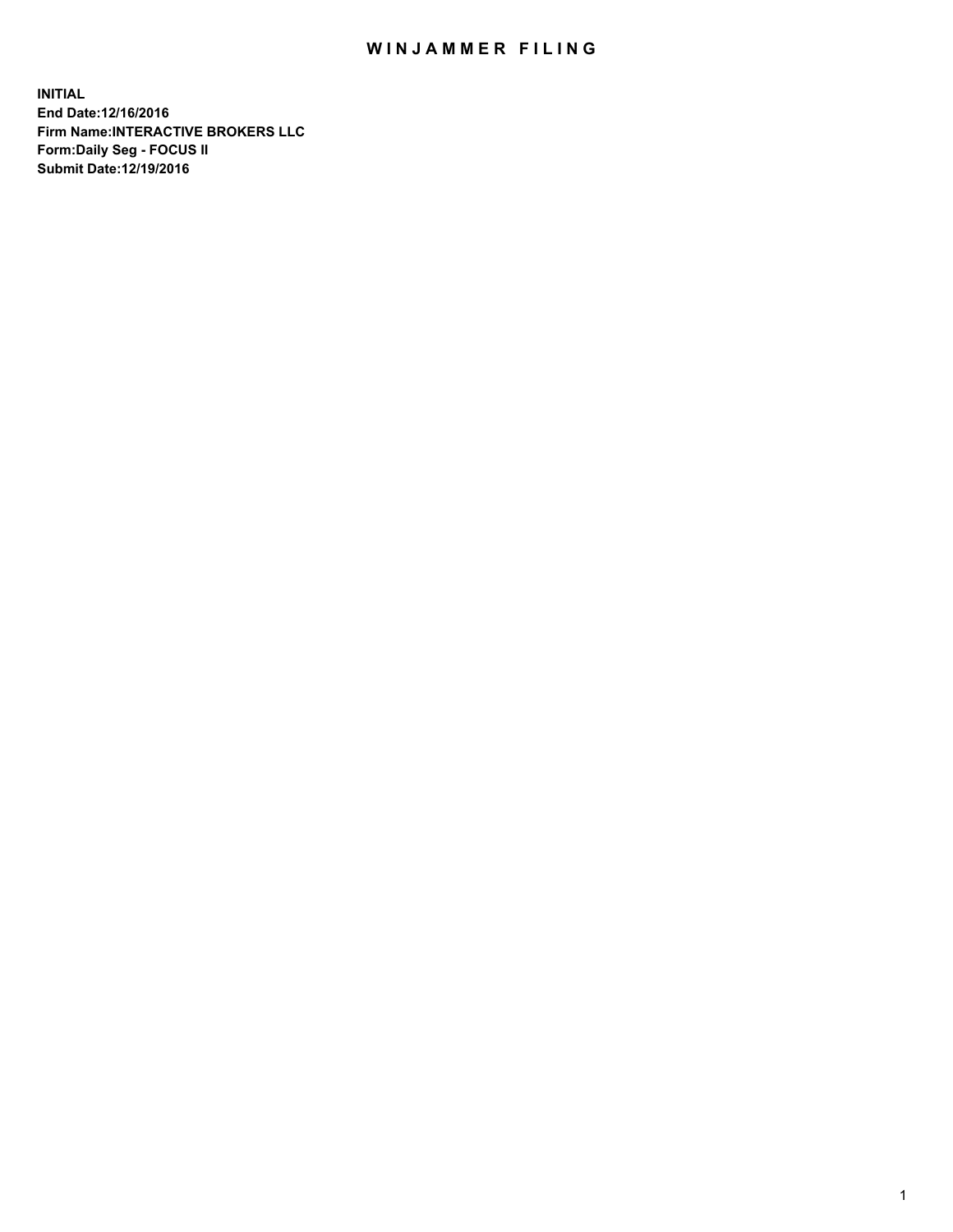## **INITIAL End Date:12/16/2016 Firm Name:INTERACTIVE BROKERS LLC Form:Daily Seg - FOCUS II Submit Date:12/19/2016 Daily Segregation - Cover Page**

| Name of Company<br><b>Contact Name</b><br><b>Contact Phone Number</b><br><b>Contact Email Address</b>                                                                                                                                                                                                                          | <b>INTERACTIVE BROKERS LLC</b><br>James Menicucci<br>203-618-8085<br><u>jmenicucci@interactivebrokers.c</u><br>om |
|--------------------------------------------------------------------------------------------------------------------------------------------------------------------------------------------------------------------------------------------------------------------------------------------------------------------------------|-------------------------------------------------------------------------------------------------------------------|
| FCM's Customer Segregated Funds Residual Interest Target (choose one):<br>a. Minimum dollar amount: ; or<br>b. Minimum percentage of customer segregated funds required:%; or<br>c. Dollar amount range between: and; or<br>d. Percentage range of customer segregated funds required between:% and%.                          | $\overline{\mathbf{0}}$<br>0<br>155,000,000 245,000,000<br>0 <sub>0</sub>                                         |
| FCM's Customer Secured Amount Funds Residual Interest Target (choose one):<br>a. Minimum dollar amount: ; or<br>b. Minimum percentage of customer secured funds required:%; or<br>c. Dollar amount range between: and; or<br>d. Percentage range of customer secured funds required between:% and%.                            | $\overline{\mathbf{0}}$<br>$\overline{\mathbf{0}}$<br>80,000,000 120,000,000<br>00                                |
| FCM's Cleared Swaps Customer Collateral Residual Interest Target (choose one):<br>a. Minimum dollar amount: ; or<br>b. Minimum percentage of cleared swaps customer collateral required:% ; or<br>c. Dollar amount range between: and; or<br>d. Percentage range of cleared swaps customer collateral required between:% and%. | $\overline{\mathbf{0}}$<br>$\overline{\mathbf{0}}$<br>0 <sub>0</sub><br><u>00</u>                                 |

Attach supporting documents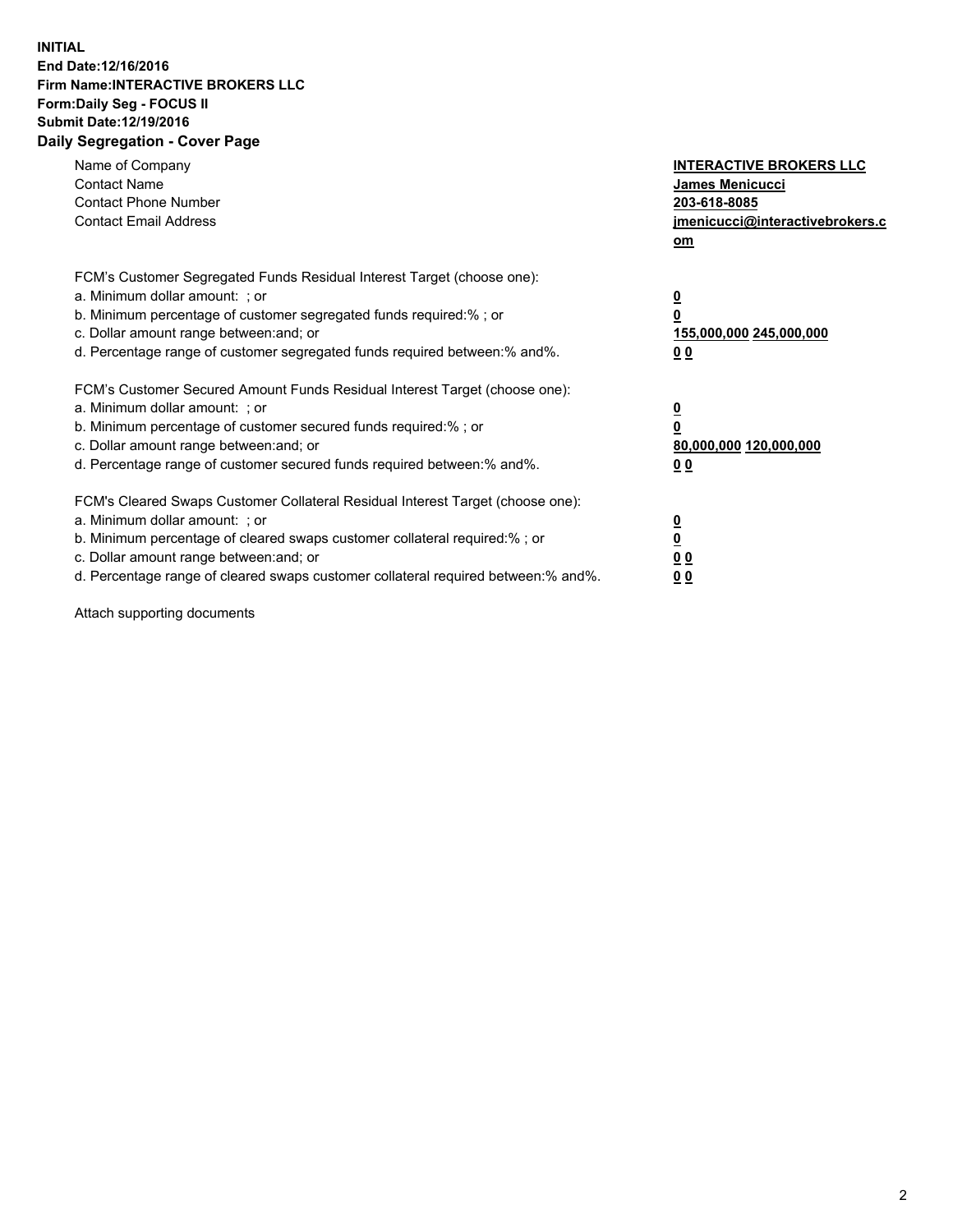## **INITIAL End Date:12/16/2016 Firm Name:INTERACTIVE BROKERS LLC Form:Daily Seg - FOCUS II Submit Date:12/19/2016 Daily Segregation - Secured Amounts**

|     | Daily Segregation - Secured Amounts                                                                  |                                  |
|-----|------------------------------------------------------------------------------------------------------|----------------------------------|
|     | Foreign Futures and Foreign Options Secured Amounts                                                  |                                  |
|     | Amount required to be set aside pursuant to law, rule or regulation of a foreign                     | $0$ [7305]                       |
|     | government or a rule of a self-regulatory organization authorized thereunder                         |                                  |
| 1.  | Net ledger balance - Foreign Futures and Foreign Option Trading - All Customers                      |                                  |
|     | A. Cash                                                                                              | 334, 189, 431 [7315]             |
|     | B. Securities (at market)                                                                            | $0$ [7317]                       |
| 2.  |                                                                                                      |                                  |
| 3.  | Net unrealized profit (loss) in open futures contracts traded on a foreign board of trade            | 14,367,760 [7325]                |
|     | Exchange traded options                                                                              |                                  |
|     | a. Market value of open option contracts purchased on a foreign board of trade                       | 528,918 [7335]                   |
|     | b. Market value of open contracts granted (sold) on a foreign board of trade                         | -29,938 [7337]                   |
| 4.  | Net equity (deficit) (add lines 1. 2. and 3.)                                                        | 349,056,171 [7345]               |
| 5.  | Account liquidating to a deficit and account with a debit balances - gross amount                    | 61,399 [7351]                    |
|     | Less: amount offset by customer owned securities                                                     | 0 [7352] 61,399 [7354]           |
| 6.  | Amount required to be set aside as the secured amount - Net Liquidating Equity                       | 349,117,570 [7355]               |
|     | Method (add lines 4 and 5)                                                                           |                                  |
| 7.  | Greater of amount required to be set aside pursuant to foreign jurisdiction (above) or line          | 349,117,570 [7360]               |
|     | 6.                                                                                                   |                                  |
|     | FUNDS DEPOSITED IN SEPARATE REGULATION 30.7 ACCOUNTS                                                 |                                  |
| 1.  | Cash in banks                                                                                        |                                  |
|     | A. Banks located in the United States                                                                | 1,535,938 [7500]                 |
|     | B. Other banks qualified under Regulation 30.7                                                       | 0 [7520] 1,535,938 [7530]        |
| 2.  | <b>Securities</b>                                                                                    |                                  |
|     | A. In safekeeping with banks located in the United States                                            | 403,065,118 [7540]               |
|     | B. In safekeeping with other banks qualified under Regulation 30.7                                   | 0 [7560] 403,065,118 [7570]      |
| 3.  | Equities with registered futures commission merchants                                                |                                  |
|     | A. Cash                                                                                              | $0$ [7580]                       |
|     | <b>B.</b> Securities                                                                                 | $0$ [7590]                       |
|     | C. Unrealized gain (loss) on open futures contracts                                                  | $0$ [7600]                       |
|     | D. Value of long option contracts                                                                    | $0$ [7610]                       |
|     | E. Value of short option contracts                                                                   | 0 [7615] 0 [7620]                |
| 4.  | Amounts held by clearing organizations of foreign boards of trade                                    |                                  |
|     | A. Cash                                                                                              | $0$ [7640]                       |
|     | <b>B.</b> Securities                                                                                 | $0$ [7650]                       |
|     |                                                                                                      |                                  |
|     | C. Amount due to (from) clearing organization - daily variation<br>D. Value of long option contracts | $0$ [7660]                       |
|     |                                                                                                      | $0$ [7670]                       |
|     | E. Value of short option contracts                                                                   | 0 [7675] 0 [7680]                |
| 5.  | Amounts held by members of foreign boards of trade                                                   |                                  |
|     | A. Cash                                                                                              | 66,805,152 [7700]                |
|     | <b>B.</b> Securities                                                                                 | $0$ [7710]                       |
|     | C. Unrealized gain (loss) on open futures contracts                                                  | 12,287,375 [7720]                |
|     | D. Value of long option contracts                                                                    | 528,918 [7730]                   |
|     | E. Value of short option contracts                                                                   | -29,939 [7735] 79,591,506 [7740] |
| 6.  | Amounts with other depositories designated by a foreign board of trade                               | 0 [7760]                         |
| 7.  | Segregated funds on hand                                                                             | $0$ [7765]                       |
| 8.  | Total funds in separate section 30.7 accounts                                                        | 484, 192, 562 [7770]             |
| 9.  | Excess (deficiency) Set Aside for Secured Amount (subtract line 7 Secured Statement                  | 135,074,992 [7380]               |
|     | Page 1 from Line 8)                                                                                  |                                  |
| 10. | Management Target Amount for Excess funds in separate section 30.7 accounts                          | 80,000,000 [7780]                |
| 11. | Excess (deficiency) funds in separate 30.7 accounts over (under) Management Target                   | 55,074,992 [7785]                |
|     |                                                                                                      |                                  |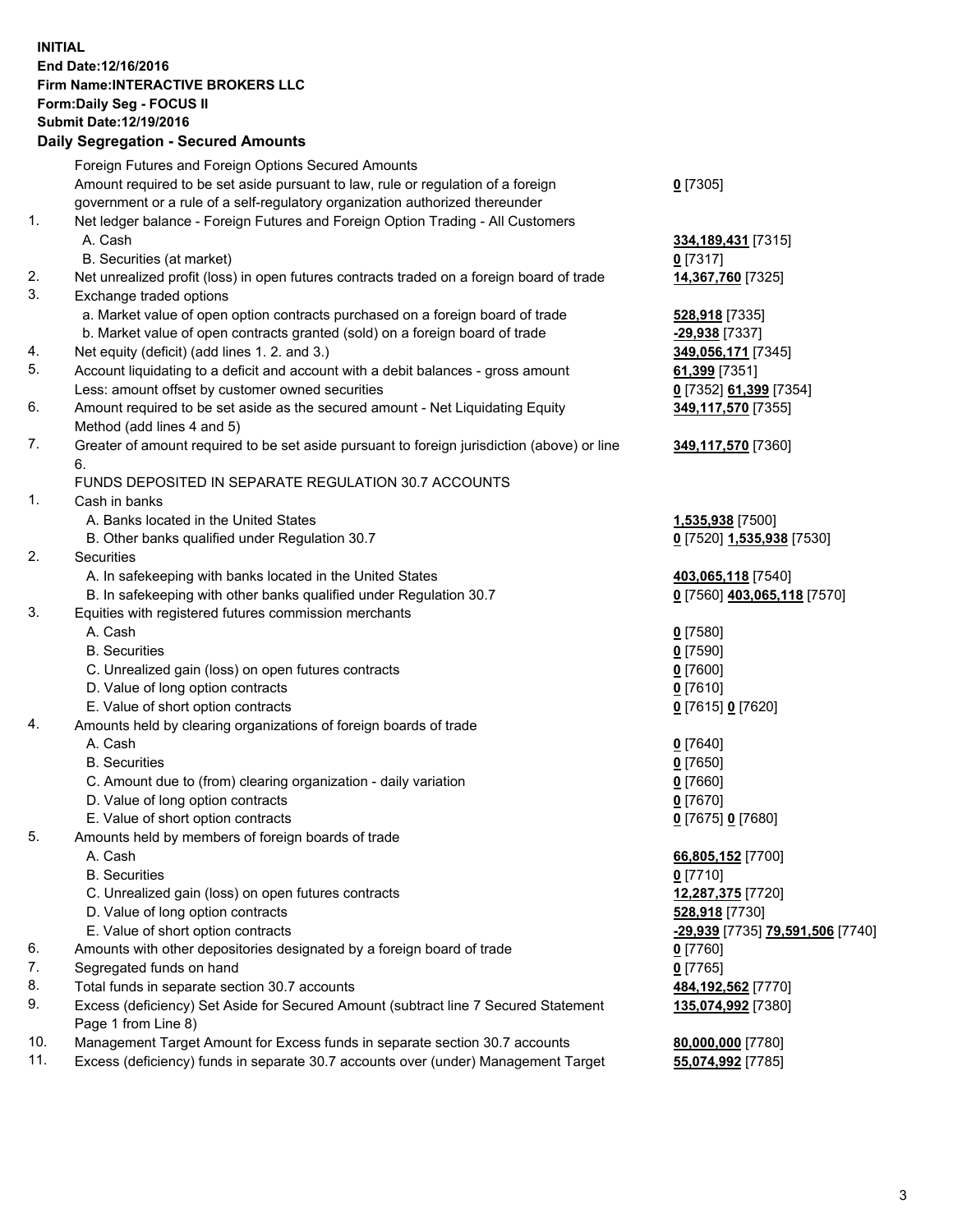**INITIAL End Date:12/16/2016 Firm Name:INTERACTIVE BROKERS LLC Form:Daily Seg - FOCUS II Submit Date:12/19/2016 Daily Segregation - Segregation Statement** SEGREGATION REQUIREMENTS(Section 4d(2) of the CEAct) 1. Net ledger balance A. Cash **3,215,450,569** [7010] B. Securities (at market) **0** [7020] 2. Net unrealized profit (loss) in open futures contracts traded on a contract market **-50,855,899** [7030] 3. Exchange traded options A. Add market value of open option contracts purchased on a contract market **118,626,371** [7032] B. Deduct market value of open option contracts granted (sold) on a contract market **-204,204,353** [7033] 4. Net equity (deficit) (add lines 1, 2 and 3) **3,079,016,688** [7040] 5. Accounts liquidating to a deficit and accounts with debit balances - gross amount **215,176** [7045] Less: amount offset by customer securities **0** [7047] **215,176** [7050] 6. Amount required to be segregated (add lines 4 and 5) **3,079,231,864** [7060] FUNDS IN SEGREGATED ACCOUNTS 7. Deposited in segregated funds bank accounts A. Cash **148,173,552** [7070] B. Securities representing investments of customers' funds (at market) **1,962,556,317** [7080] C. Securities held for particular customers or option customers in lieu of cash (at market) **0** [7090] 8. Margins on deposit with derivatives clearing organizations of contract markets A. Cash **21,647,552** [7100] B. Securities representing investments of customers' funds (at market) **1,350,936,493** [7110] C. Securities held for particular customers or option customers in lieu of cash (at market) **0** [7120] 9. Net settlement from (to) derivatives clearing organizations of contract markets **-24,119,846** [7130] 10. Exchange traded options A. Value of open long option contracts **118,624,572** [7132] B. Value of open short option contracts **-204,200,467** [7133] 11. Net equities with other FCMs A. Net liquidating equity **0** [7140] B. Securities representing investments of customers' funds (at market) **0** [7160] C. Securities held for particular customers or option customers in lieu of cash (at market) **0** [7170] 12. Segregated funds on hand **0** [7150] 13. Total amount in segregation (add lines 7 through 12) **3,373,618,173** [7180] 14. Excess (deficiency) funds in segregation (subtract line 6 from line 13) **294,386,309** [7190] 15. Management Target Amount for Excess funds in segregation **155,000,000** [7194] 16. Excess (deficiency) funds in segregation over (under) Management Target Amount **139,386,309** [7198]

Excess